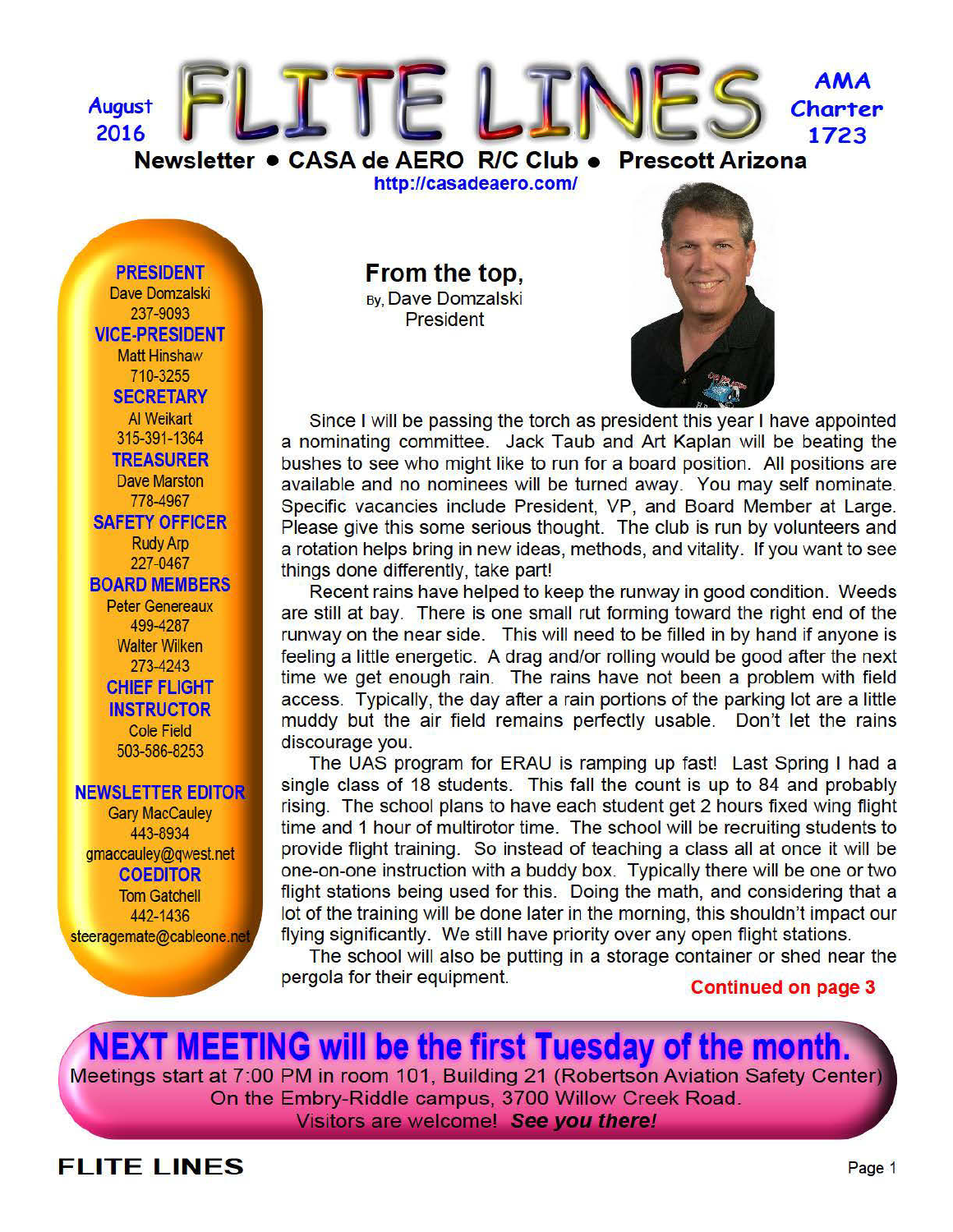## **Casa de Aero General Membership Meeting Aug 2, 2016**

### **Attendance**:

**General Members:** Jerry Alvarez, Don Broadstone, Dave Domzalski, Walter Findlay, Peter Genereaux, John Gorczyca, Matt Hinshaw, Al Iamiceli, Art Kaplan, Earl LeBlanc, Dave Marston, Jim McDonald, Robert Olson, Gene Tomek.

**General Visitors:** Kirk Lander (joined as new member)

**ERAU Members:** Cole Field **ERAU Visitors:** James Wigton, Conner Anderson

President Dave Domzalski called the meeting to order at 7:02 p.m.

We had a guest, Kirk Lander, who officially joined the club. He has been to the field a few times to fly. He recently relocated here from the Tucson area. After several years away from the sport, he has been flying the past 2+years. Welcome Kirk.

**President's Report and New Business (Dave Domzalski):** Election of Officers and Board for next fiscal year (starting in November) is coming up. A nominating committee of Jack Taub and Art Kaplan has been appointed, and they are targeting having a slate of candidates for the September meeting (election in October). Please give consideration when they contact you. All positions are open with President and Vice President without anyone stepping up yet.

**Vice President's Report (Matt Hinshaw):** Night flying last Sunday turned into more of a BBQ which is okay. Weather did not cooperate. Will try to put together another date soon (Sunday evening to avoid lights).

Remember the annual Boat Float/Picnic which is set for Sunday, Sept. 25. The ramada is reserved for 9 am to 2 pm.

## **Safety Report (Rudy Arp):**

Rudy is traveling and unable to attend.

Jerry Alvarez reported on a strange occurrence with his hex copter. While flying over the right hand end of the runway at about 100 ft. one afternoon, he lost control – the unit took off to the left, circled around behind him and did a hard landing back behind the cover and trees. There were 4-5 ERAU folks in the area, but were not threatened. The good news is there was minimal damage. No apparent cause was determined, and after putting things back together, he reports the bird flies just as it should. The incident happened during his second flight, the first went smoothly with no issues. Was it a signal interruption as has been reported on the right side of our field, or a component glitch, or…? Points out the importance of double checking everything, and even then being ready and vigilant.

### **Flight Instruction (Cole Field):**

Cole has only 1 student (Paneer) but hasn't had recent activity.

Peter presented a solo certificate to Earl LeBlanc. Congrats to Earl.

## **Treasurer's Report (Dave Marston):**

The checking account balance is \$3189 with only the food expenses from Sunday's night flying outstanding.

### **Secretary's Report (Al Weikart):**

We have about 73 members. There are some individuals that have been out flying, but have not paid their 2016 dues. Those who have not paid 2016 dues have been removed from the email list.

#### **Continued on page 3.**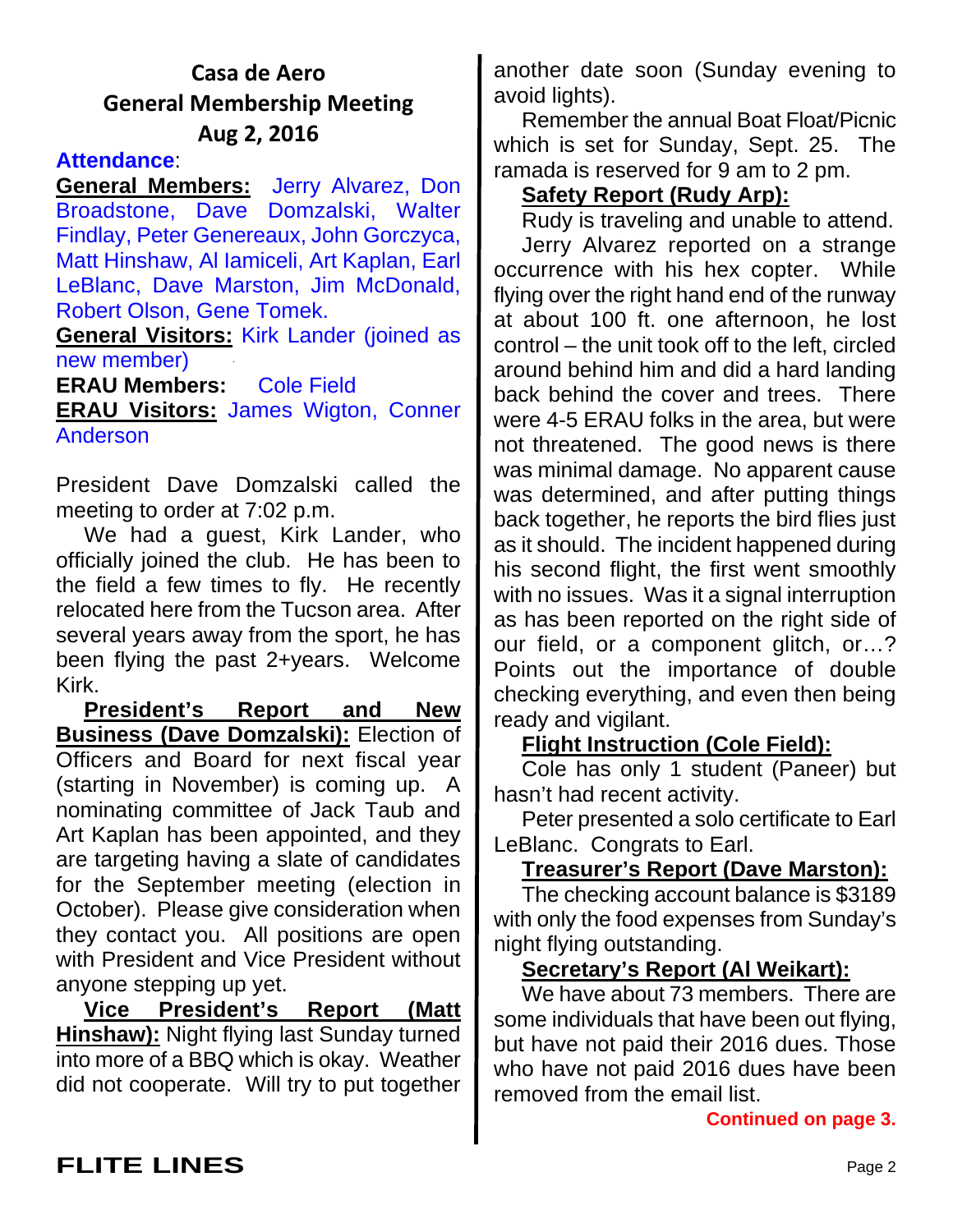#### **Continued from page 1**

July 27th was our first Night Flying BBQ with at least partial success. We had about 30 people attend. The club provided beer boiled brats and sides. It was reasonably cool and breezy. Before it got dark everyone had a chance to singe their brat over some coals and enjoy a dinner. Shortly after that the rain started and became heavy. So the night flying part was cut short.

Next Saturday, August 13th from 8-10 we will be having our next Come Fly With Us event. ERAU will not yet be back in session. Invite your friends or other interested parties to come out. Bring a trainer and buddy box. As usual there will be breakfast burritos and doughnuts.

Sunday, August 21<sup>st</sup>, will be our next Indoor Flying event at the PSUD dome gym. Pizza and beer at the Liquor Deli to follow as usual.

Thursday, August 25<sup>th</sup>, is an ERAU Community Resource Fair. We've been asked to participate. This involves sitting at a table in the Eagle Gym answering questions from new students possibly looking to get involved with our club. The time will span noon-3 pm. I'm looking for volunteers to help sit. You may bring a plane or quad for static display. We might merge with the ERAU UAS club. Toward the end of September is our annual Boat Float. This is an early reminder for those bringing a boat or float plane and want to be sure it is ready in time. I'll bring plenty of toys this year. The trusty old C-Fire amphibian, a quad copter or two, a steam powered runabout, the Titanic, and maybe an off road race truck.

There have been some regular FPV quad racing practice sessions being set up by James Wigton at the local ball fields for anyone interested. Please contact me, Matt Hinshaw, or James if you want to be included. Course markers and gates are set up for these events. We typically have about 5 racers attend. When school starts I expect interest in FPV quad racing will be on the rise.

If there are any other events coming that I haven't announced, please let me know and I will send out a special announcement.



#### **Continued from page 2**

#### **Peter conducted the 50/50 raffle:**

\$13 prize to Don Broadstone.

### **Ucoming Dates:**

Come Fly with Us - Saturday, August 13th 8:00-10:00

Indoor Flying – to be determined, Matt H. will send an announcement.

### **Show and Tell:**

Cole reported on a meeting he had with Dr. James and the other faculty associated with ERAU's UAS program. The school is expecting between 60 and 80 students going through the program in the fall taking two different classes with RC experience requirements. They are planning on starting flying after 8:00, and already planned to not use more than 2 of our flight stations at a time with fixed wing being on the runway and multirotor primarily located at the rotorcraft area, unless the runway is not being used. Flights will be staggered throughout the day based on the instructor and student availability so it should not have any major impact on our flying. There will not be a requirement for the students to solo. Plans include adding a storage unit in an open area between bushes north of the covered area and eventually a possible permanent building next to the big closed road for the instructors and students to brief and take breaks. The weather station is also planned to be at the north end of the runway, offset towards the road to be out of the way. Commercial UAS operations will not require a Section 333 exemption starting Aug. 29 with the new FAR Part 107 going into effect. Current full scale pilots have a clear path to get certification (Cole completed the test). Others might have to go through more hoops to do so.

**Continued on page 4**

**FLITE LINES** Page 3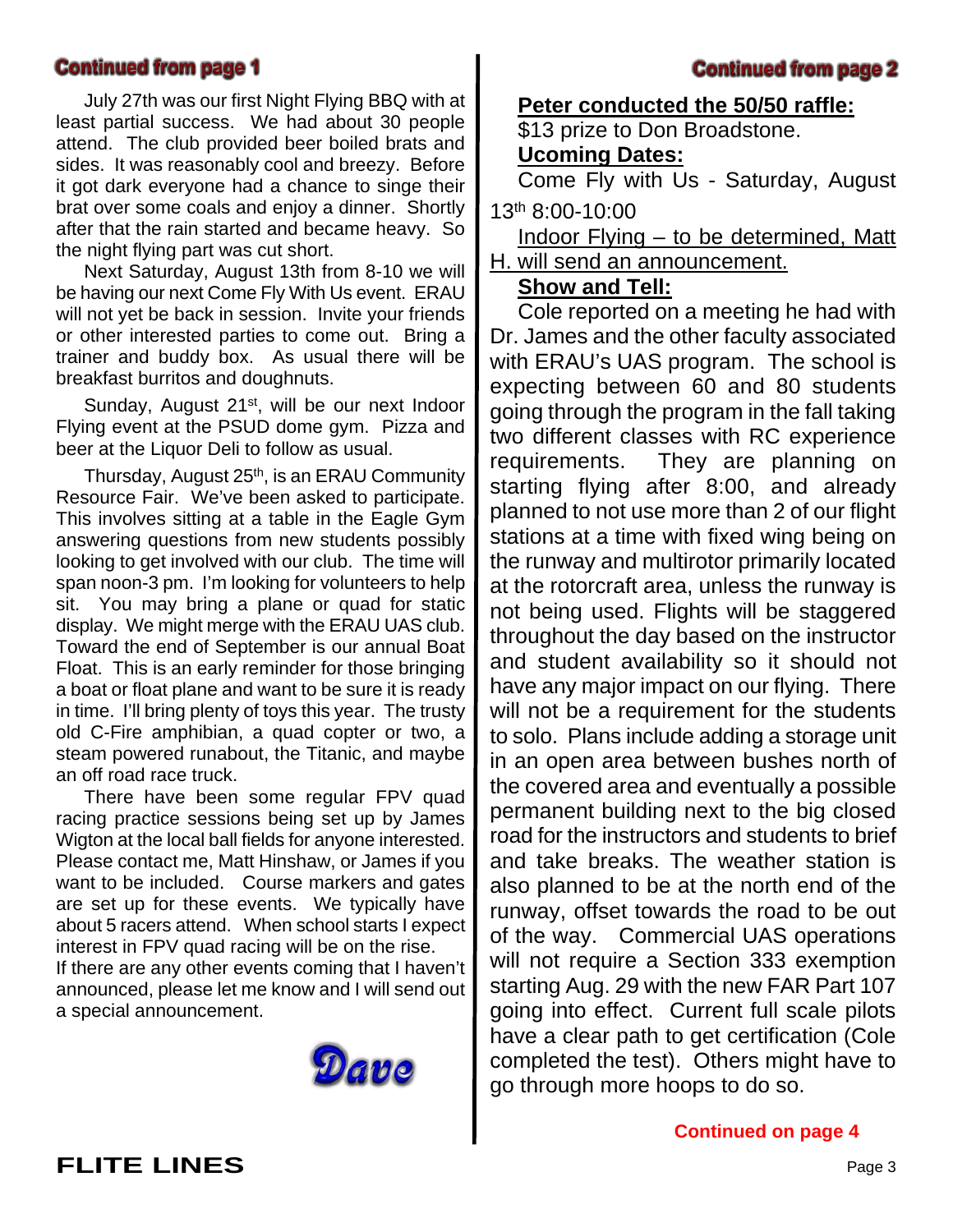Dave Domzalski brought in his new ME Komet model purchased on sale from Hobby King ("\$50 screaming deal"). It is reasonably true to the WWII German rocket plane in design although it has an electric motor and prop on the nose. It is possible to augment propulsion with a small rocket motor added in the tail, but that appears to be iffy. The plane does not have good ground handling, but once airborne from a very strong throw it does fly well. May try a bungie launch since hand launches have not always been successful. At least the plane is stout (but that means also a bit heavy). He is using a 3S 1500ma LiPo (should a 4S be tried?).

Meeting adjourned at 7:55 PM. Respectfully submitted by Dave Marston.

**Cole with his** new 50CC Extra. ack's new "micro" T-28.

only takes 4 hands to hold.

Ken's Mosquito. Shel's buffed P-51. Dave and his new Komet.

## **FLITE LINES**